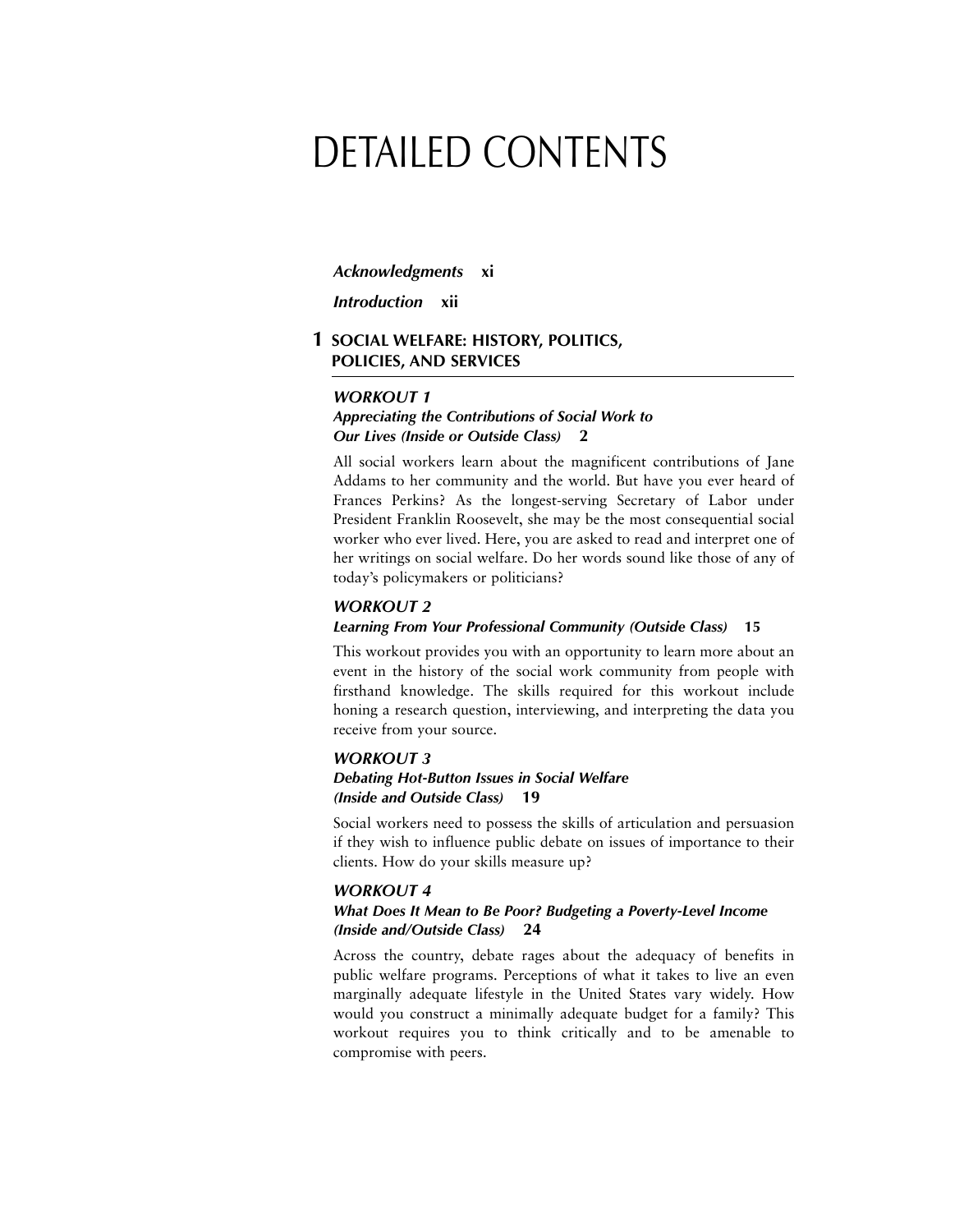#### *WORKOUT 5*

# *Enter the Community Dialogue! Influencing Local Public Policy (Inside Class or E-mail)* **33**

What are the local issues currently being debated in your town, and how will their resolution affect those populations with whom social workers have historically been concerned? For example, are budget recissions threatening cuts in programs for disadvantaged youth? Are developers "gentrifying" low-income neighborhoods and contributing to the displacement of residents? Is your city considering moving its homeless shelter into a neighborhood that is resistant to the idea? This workout will get you off the sidelines and into the dialogue!

#### *WORKOUT 6*

### *An Alternative to Workout 5: Influencing Public Policy (Inside or Outside Class)* **39**

Here is an opportunity to brainstorm with your classmates (future colleagues!) about the ways in which you can influence social and political outcomes in your community. Additionally, there is a built-in accountability check that enables you to make a commitment for the future and motivates you to keep it—long after your class is over!

# **2 THE SOCIAL WORK PROFESSION**

#### *WORKOUT 7*

# *Understanding Social Work Regulation in Your State and the Nation (Inside and Outside Class)* **46**

At the present time, all states have some statutes on the books that regulate the practice of social work. These regulations address such questions as who may call themselves a social worker, the tasks a social worker can and cannot do, and the like. It is important for you to know the regulatory parameters of your state (and how it differs from other states). Equally important, you need to decide whether licensure, certification, or registration is ultimately a plus for the profession and its clients.

# *WORKOUT 8*

# *Using Social Media to Enhance Your Personal Effectiveness (Outside Class)* **53**

How might your proficiency with the Internet help you in both your social work education and practice? What kinds of resources are available to you on the Internet? Does this method of retrieving information pose any distinct advantages over more traditional means? Find out here!

#### *WORKOUT 9*

#### *Shaping the Public Perception of Social Work (Outside Class)* **58**

What does the popular press (such as mainstream blogs, websites, newspapers, and magazines) have to say about social work and social workers? How does television portray the profession? Like it or not, the world views social work and social workers largely through these dual prisms. Are they accurate?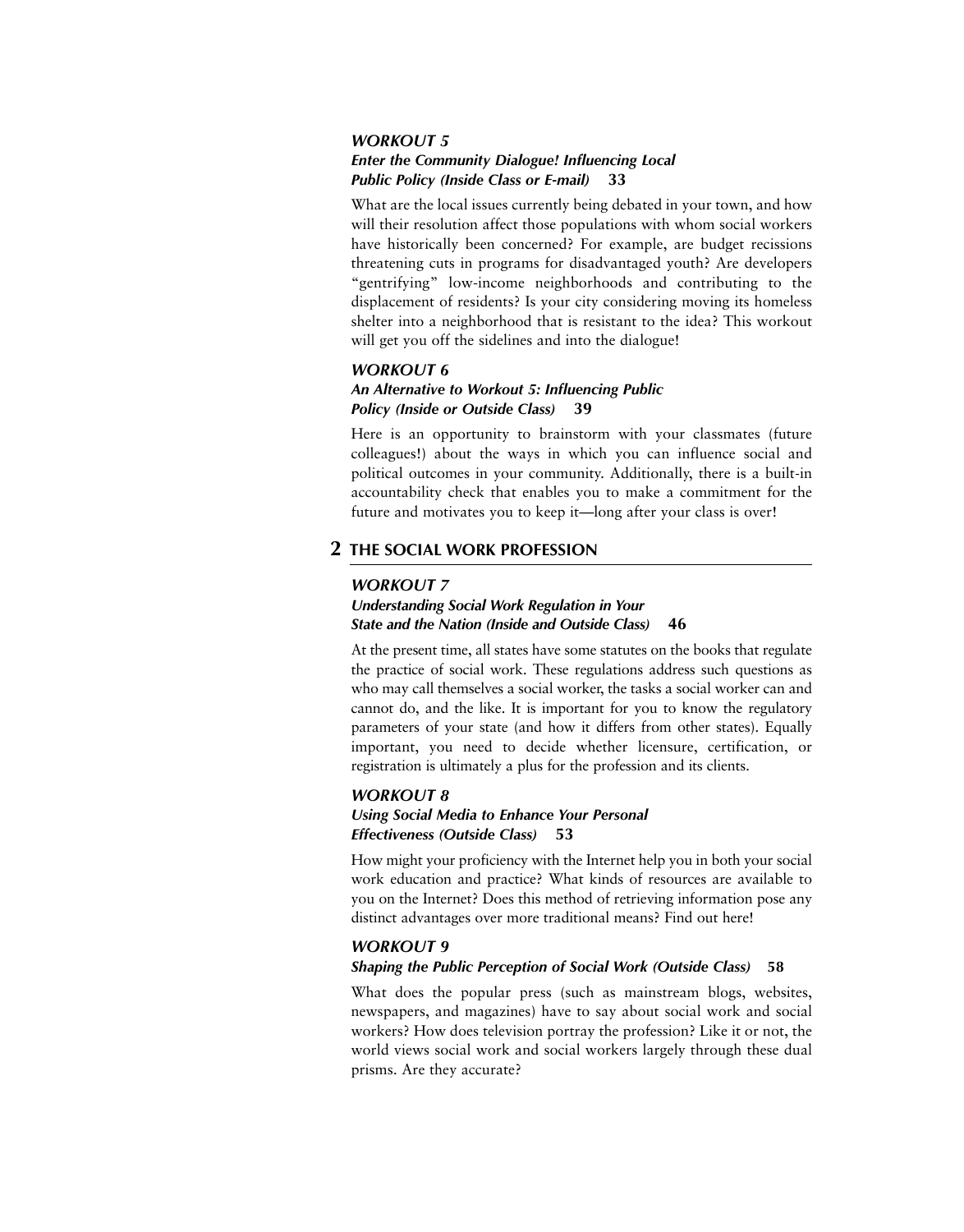# *WORKOUT 10 Clarifying Your Values (Inside and Outside Class)* **64**

With the exception of the clergy, the social work profession is the most value based of all. Thus, if you are contemplating entering this profession, a full examination of your personal values is a prerequisite.

# *WORKOUT 11 Helping Clients Formulate Identity: Homosexuality (Inside or Outside Class)* **73**

The formulation of identity—and the assertion of that identity to the world—are important developmental tasks. A person's ability to confidently take on these tasks may be seriously impaired if his or her identity—or some aspect of who that person is—is stigmatized in society at large. How would you proclaim your identity to those closest to you if you thought that such self-disclosure might mean disappointment at best or rejection and isolation at worst?

# *WORKOUT 12*

# *Helping Clients Move From Oppression to Empowerment (Inside Class With Additional Reading to be Done Outside Class)* **77**

Many of our clients have experienced discrimination and oppression based on their race or ethnicity, their mental or physical condition, or their dependent status. To help you understand their point of view, this workout presents an instructive biographical piece: *Impressions of an Indian Girlhood*, *The School Days of an Indian Gir*l, and *A Teacher Among Indians* by Zitkala-Sa (Gertrude Simmons Bonnin).

# **3 THE PRACTICE OF SOCIAL WORK**

# *WORKOUT 13*

# *Assessing Clients' Strengths (Inside Class)* **104**

Human beings are socialized to focus on their problems and to overcome them. How would our lives, and the lives of our clients, be different if instead we focused upon clients' strengths—their abilities, resources, talents, and skills—as a way of helping them get their needs met?

# *WORKOUT 14*

# *The Culturagram (Outside Class)* **113**

Cultural competence is a requirement of all social workers. The term denotes both specific knowledge and values, and an ability to "stand outside" your own cultural values and norms and to understand a problem from the perspective of the other, who may come from a very different cultural background. This workout is based on the scholarship of Elaine Congress, a professor at Fordham University, who developed a model for assessing such clients. You will be able to hear her discuss her work—and then try it out for yourself.